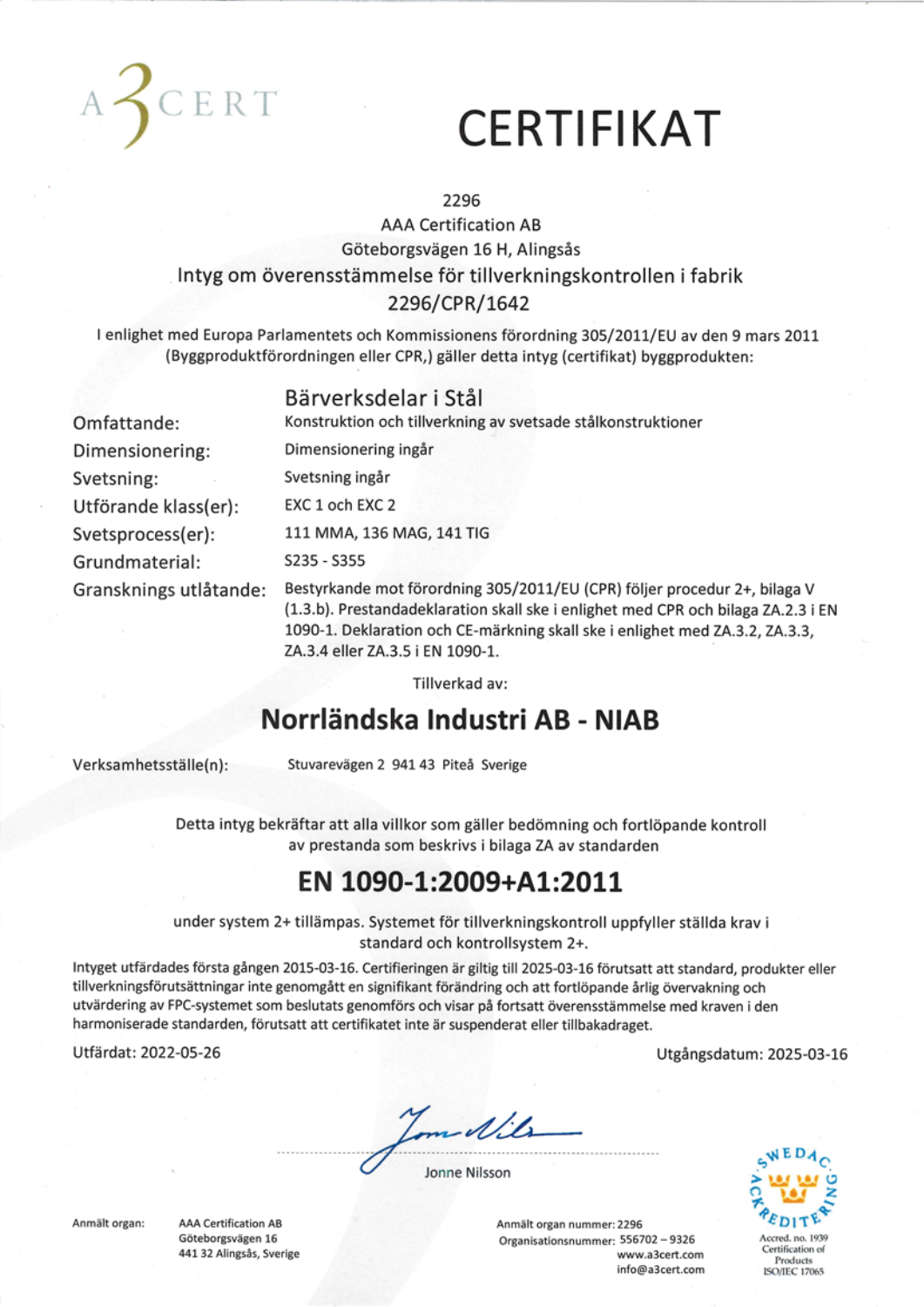

Utfärdat till Issued to

Norrländska Industri AB - NIAB

AAA Certification AB intygar härmed att ledningssystemet granskats och uppfyller kraven i

AAA Certification AB certifies that the management system has been reviewed and complies with

#### ISO 3834-3:2021

Ledningssystemet omfattar

The management system covers

Tillverkning och montering av svetsade stålkonstruktioner

Manufacture and assembly of structural steel

Certifikat nummer: 1642 Certificate number: 1642

Utgångsdatum: 2025-03-16 Expiry Date: 2025-03-16

Utfärdat: 2022-05-26 Issue date: 2022-05-26

Svetscertifierad sedan 2015-03-16 Welding certified since 2015-03-16



 $\mathcal{A}/\mathcal{A}$ 

**Jonne Nilsson** 

Certifieringens omfattning och villkor framgår av certifieringsbeslutet Beslutets gilitighet kan kontrolleras på www.a3cert.com

Details of the scope and the range of the certificate are defined in the certification decision Validation of the certificate can be done on www.a3cert.com

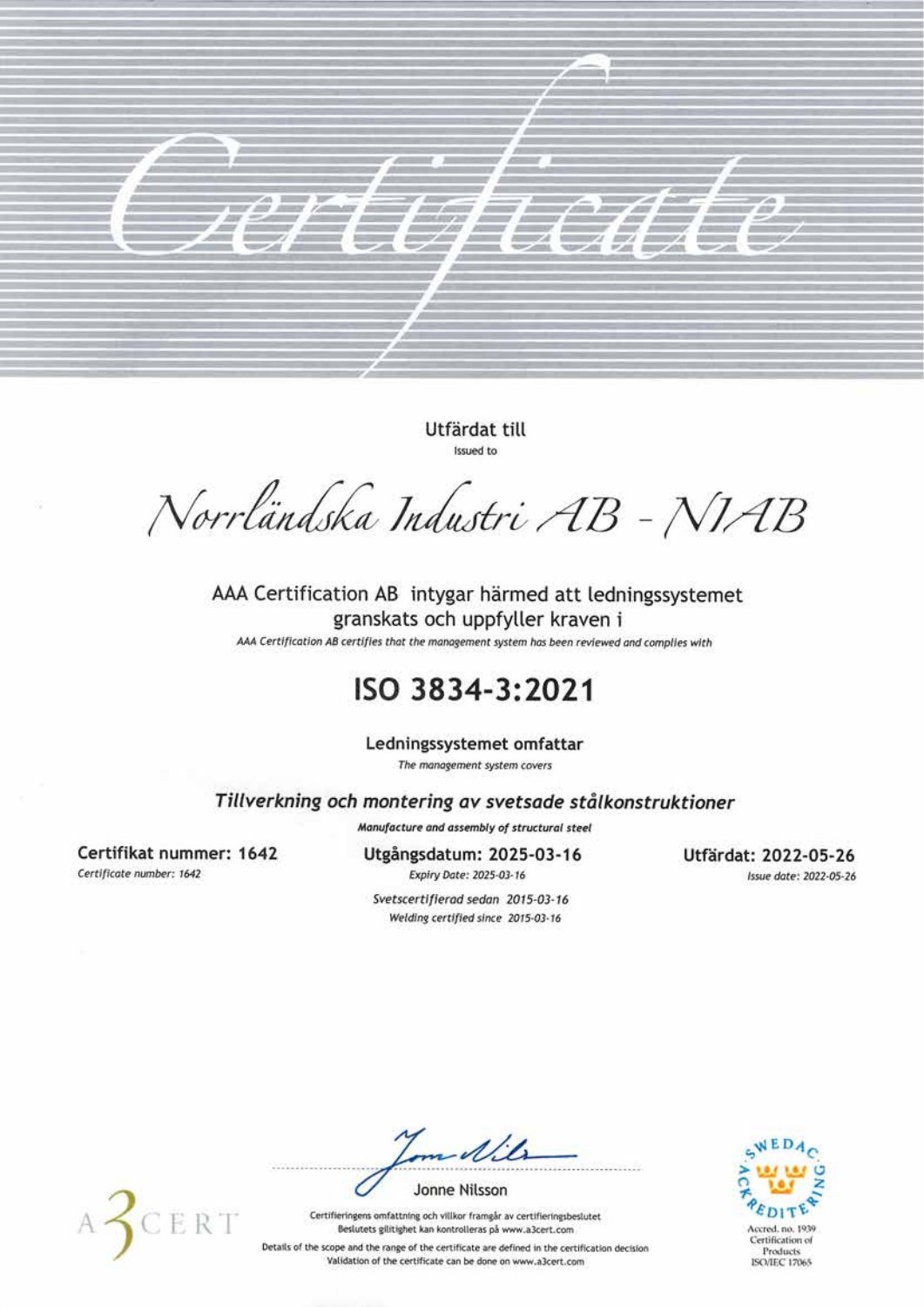# **IEKA** ISO 9001

Härmed intygas att/This is to certify that

### IVAB Infjärdens Värme AB med dotterbolagen NIAB Norrländska Industri AB, Nordtool AB

Fläktgatan 11, 94147 PITEÅ, SWEDEN

har ett kvalitetsledningssystem som uppfyller kraven enligt SS-EN ISO 9001:2015 vad gäller has a quality management system that fulfils the requirements of SS-EN ISO 9001:2015 with respect to

Projektering, tillverkning och leverans av värme och sanitets-, sprinkler- och processrörsanläggningar samt konstruktion och tillverkning av produktionsverktyg samt tillverkning och montage av tryckkärl samt grövre stål- och plåtkonstruktioner

Projecting, manufacturing and delivery of heat and sanitary, sprinkler and process pipeline constructions and as well as design and manufacturing of production tools and manufacturing and mounting of pressure vessels, coarse steel and plate constructions

> Ursprungligen utfärdat/Originally issued 2002-07-04 Giltigt till och med/Expiry date 2023-07-04<br>Beslutsdatum/Decision date 2020-06-15 Beslutsdatum/Decision date

Signed by: Peter Karlsson I am the author of this document 2020-06-16 08:22:49 +01:00

Peter Karlsson

**RISE Research Institutes of Sweden AB** | Certification Box 857, SE-501 15 Borås, Sweden  $\binom{4}{10}$  +46 10-516 50 00 certifiering@ri.se | www.ri.se





Certifikat/Certificate 3155 | version/issue 8 | 2020-06-15

This document is the property of RISE and may not be reproduced other than in full, except with the prior written approval by RISE. Sida/Page 1(2)